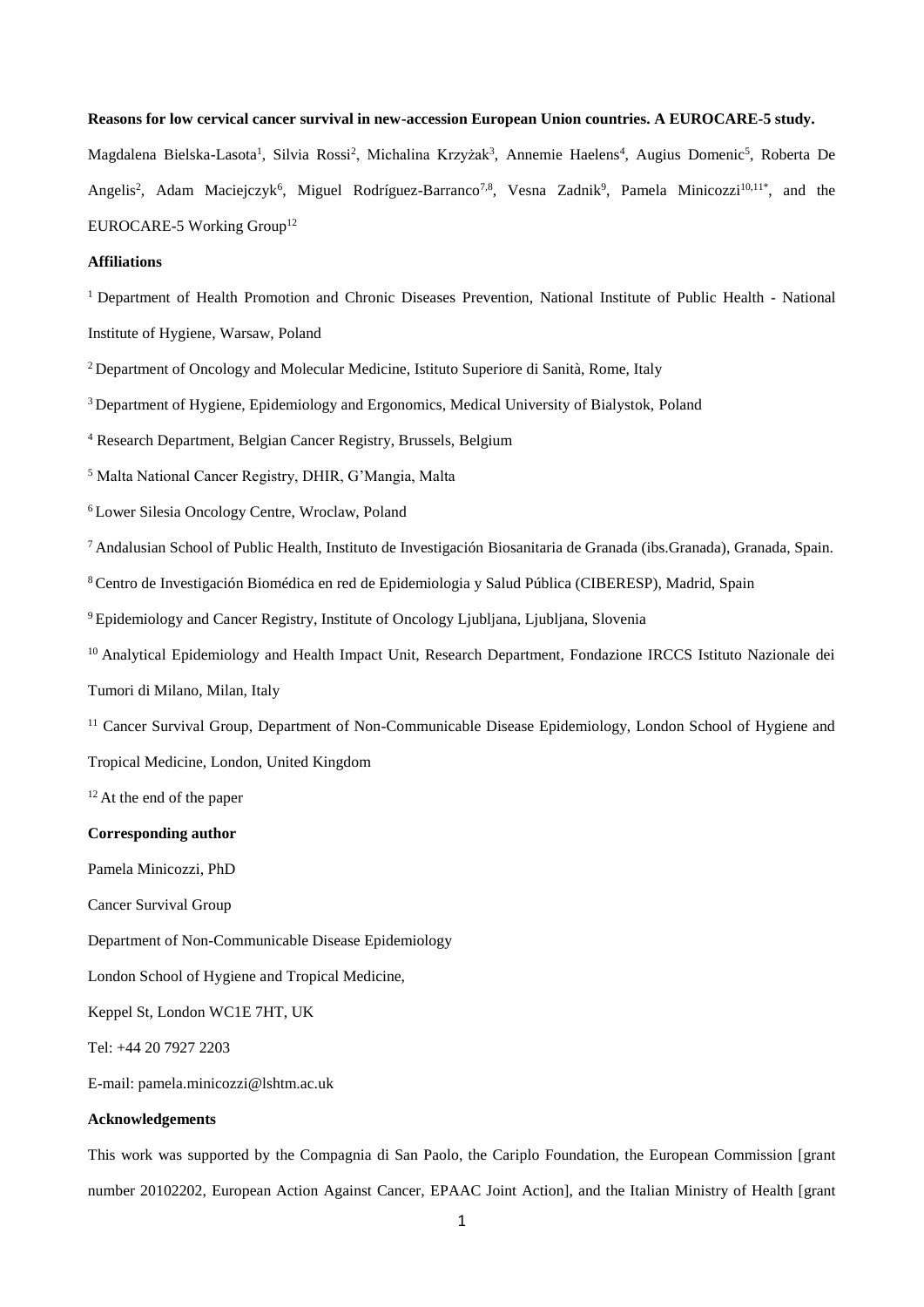number 1529710, Ricerca Finalizzata 2009, RF-2009]. The funding sources had no role in study design, the collection, analysis or interpretation of data, the writing of the report, or the decision to submit the article for publication. We also thank Simone Bonfarnuzzo for his assistance, and Camilla Amati for language revision.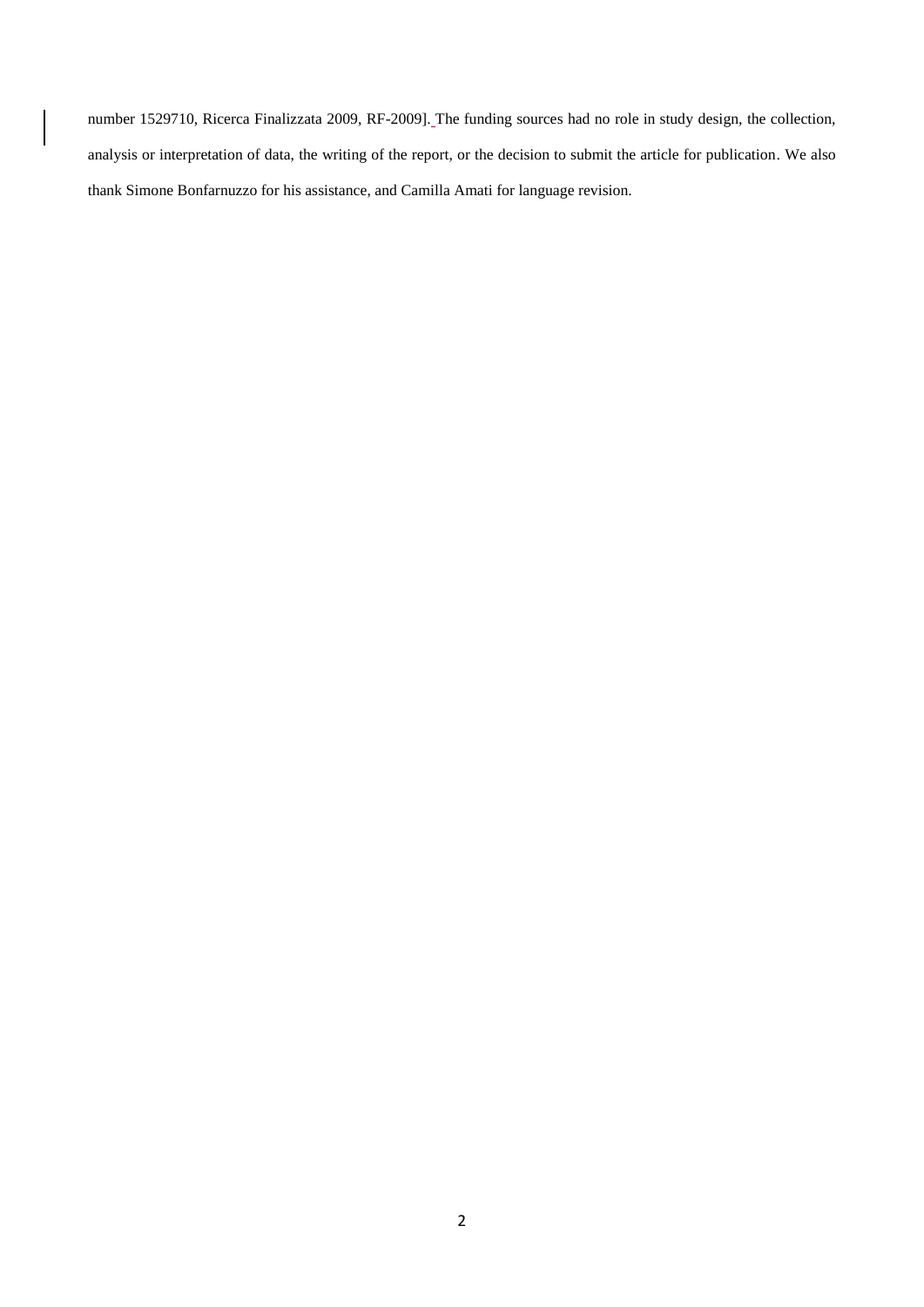# **ABSTRACT**

# **Purpose**

With better access to early diagnosis and appropriate treatment, cervical cancer (CC) burden decreased in several European countries. In Eastern European (EE) countries, which accessed European Union in 2004, CC survival was worse than in the rest of Europe. The present study investigates CC survival differences across five European regions, considering stage at diagnosis (local, regional, metastatic), morphology (mainly squamous versus glandular tumours) and patients' age.

## **Methods**

We analysed 101,714 CC women diagnosed in 2000-2007 and followed-up to December 2008. Age-standardised 5-year relative survival (RS) and the excess risks of cancer death in the 5 years after diagnosis were computed.

## **Results**

EE women were older and less commonly diagnosed with glandular tumours. Proportions of local stage cancers were similar across Europe, while morphology- and stage-specific RS (especially for non-metastatic disease) were lower in Eastern Europe. Adjusting for age and morphology, excess risk of local stage CC death for EE patients remained higher than that for other European women.

# **Conclusion**

Stage, age and morphology alone do not explain worse survival in Eastern Europe: less effective care may play a role, probably partly due to fewer or inadequate resources being allocated to health care in this area, compared to the rest of Europe.

# **Keywords**

Europe, Cervical cancer, Morphology, Population-based study, Stage at diagnosis, Survival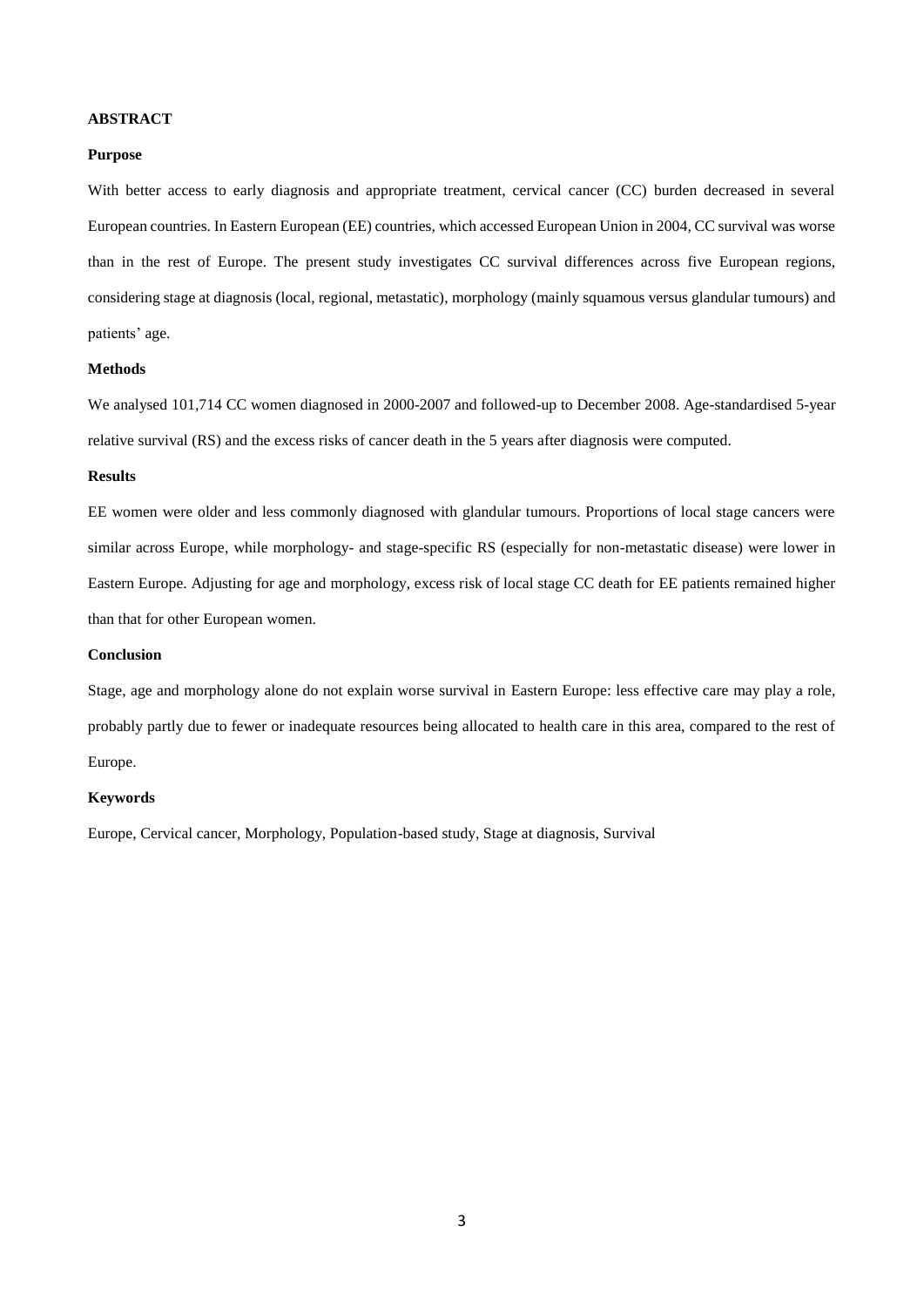# **Background**

With better access to early diagnosis through population screening, increasingly implemented in Europe, and wealth and lifestyle changes, cervical cancer (CC) burden is decreasing in several European Union (EU) countries [1,2].

Since the early 2000s, following a proposal by the US National Cancer Institute, the concomitant use of chemoradiotherapy (vs. radiotherapy alone) led to significant improvements in survival: this important advancement in CC treatment was adopted by many European countries. This impacted CC prognosis, mainly for those patients diagnosed with advanced disease [3].

Latest results of the EUROCARE-5 study (population-based investigation of European cancer survival), showed an increase in 5-year relative survival (RS) from 61% in 1999–2001 to 65% in 2005–2007 overall [4]. However, substantial differences in RS persisted in the EU to a disadvantage of Eastern European countries [4]. During 1999-2007, Eastern European countries have undergone strong political and economic changes (transformation), that have influenced the health system [5,6]. Most of these countries joined the EU from 2004 onwards.

Inadequacies in treatment and sub-optimal screening may influence poor outcome. However, differences in stage at diagnosis, morphological diagnoses, or age at diagnosis, i.e. the main prognostic factors affecting CC survival [4,7], may also play a role [8-10].

The aim of our retrospective observational study was to investigate survival differences for women diagnosed with CC across Europe, by morphology, age, and stage at diagnosis, also distinguishing between countries that joined the EU more recently, and those that did so earlier and other European countries.

## **Materials and Methods**

We analysed 103,465 adult (>15 years) women archived in the EUROCARE-5 database, diagnosed with primary malignant CC (C53, according to the third edition of the International Classification of Diseases for Oncology (ICDO-3; [11]) in 2000-2007, and followed-up to the end of 2008 [12]. After excluding major errors (missing, invalid or inconsistent information; 0.2%), cases known by death certificate only (1.0%) or diagnosed incidentally at autopsy (0.2%), and alive cases with unknown survival time (0.2%), the dataset included 101,714 CC cases.

Data were provided by 85 population-based cancer registries (CRs), with either regional or national coverage, from 28 European countries (including the four UK regions), grouped into five European regions (Supplementary Table 1 [Table S1]): Ireland and United Kingdom (UK/Ireland), and Northern, Central, Southern, and Eastern Europe.

Countries were additionally divided into two groups: *New Member States* (*New MS*; Bulgaria, Croatia, Czech Republic, Estonia, Latvia, Lithuania, Malta, Poland, Slovakia, Slovenia), EU members from 2004, and *Other countries,* the remaining 18 European countries and UK regions.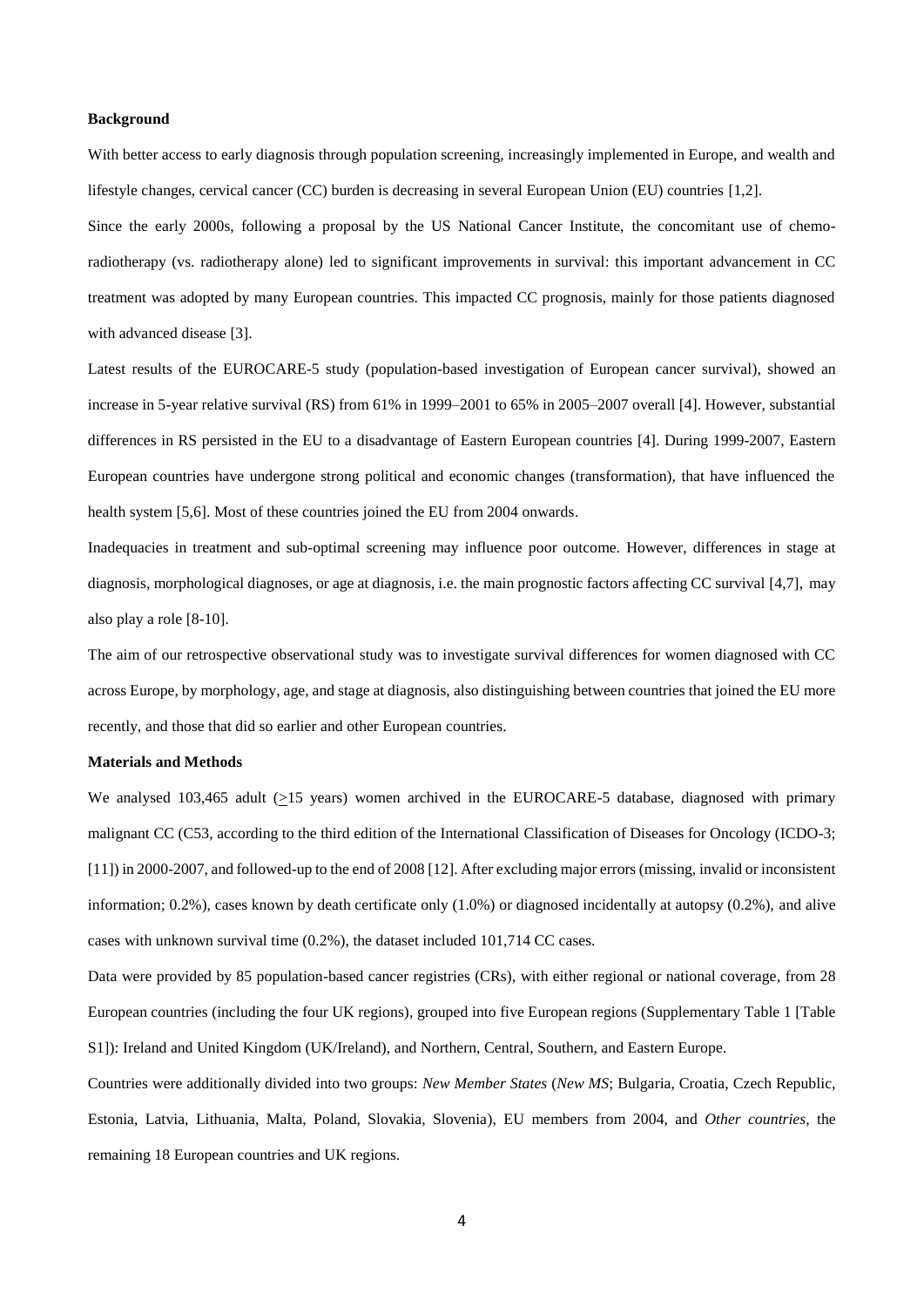Squamous and glandular tumours defined according to ICDO-3 morphology codes (Table S2, [10]), were separated from other epithelial, mesenchymal, germ cell type, melanocytic tumours and those with mixed structures [*Other malignancies*]. Microinvasive squamous cell carcinomas (MSCC; ICDO-3 code: 8076) were also analysed.

Age at diagnosis was categorised into six groups (15-29, 30-44, 45-54, 55-64, 65-74, and  $\geq$ 75 years). As regards stage, this information was not uniformly collected and regularly provided by all CRs. The EUROCARE-5 protocol required the collection of stage according to at least one of three staging systems: TNM (the most detailed), condensed TNM or extend of diseases (EoD, the least detailed). Condensed T, condensed N, and condensed M categories are local (TL, NL and ML) or advanced (TA, NA and MA); EoD categories are mainly local, regional, metastatic and unknown, and are used by CRs to summarise stage by indicating how far a cancer has spread from its point of origin, using all available information [13]. The EUROCARE-5 protocol did not specify clinical versus pathological stage, but if both were available, registries were asked to send pathological stage for non-metastatic cases, as information on metastasis is usually available from clinical stage. The categories of the three staging systems were reduced to mutually compatible ones, thus producing a new variable, reconstructed stage (i.e., stage here after), categorised into local, regional, metastatic, and unknown, thereby minimising the amount of missing information. [13]. For CCs, only 8 CRs, with either national (Austria, Norway, Slovakia and Slovenia) or regional (Parma (Italy), Navarra (Spain), Lower Silesia (Poland), and Grisons (Switzerland)) cancer registration (Table S1), provided good quality stage information, thus consenting stage-specific analyses for 13,937 women with CC, according to European Region, age at diagnosis, and morphology.

## *Statistical methods*

Data collection, quality control and statistical methods are described elsewhere [12]. Further quality control procedures, i.e., analysis of the quality, comparability and completeness of cancer stage at diagnosis data, were developed to determine which stage data were reliable and which should be discarded [13].

RS, i.e. the ratio of observed survival in the patient group to expected survival (computed by Ederer II method) in a comparable group of the general population assumed to be free of the cancer of interest, was estimated using the complete approach and age-standardised (to take into account the different age structure of European populations [12]). Generalised linear models [15] were used to estimate the relative excess risk of death (RER) during the 5 years after diagnosis for local stage CCs, by European region, age at diagnosis, and morphology.

The analyses were performed using SEER\*Stat and Stata softwares [16,17].

#### **Results**

Among the 101,714 CC cases included in the analyses, the most common morphology group was squamous tumours (73%), followed by glandular tumours (14%), and the group of *Other malignancies* (13%; Table 1).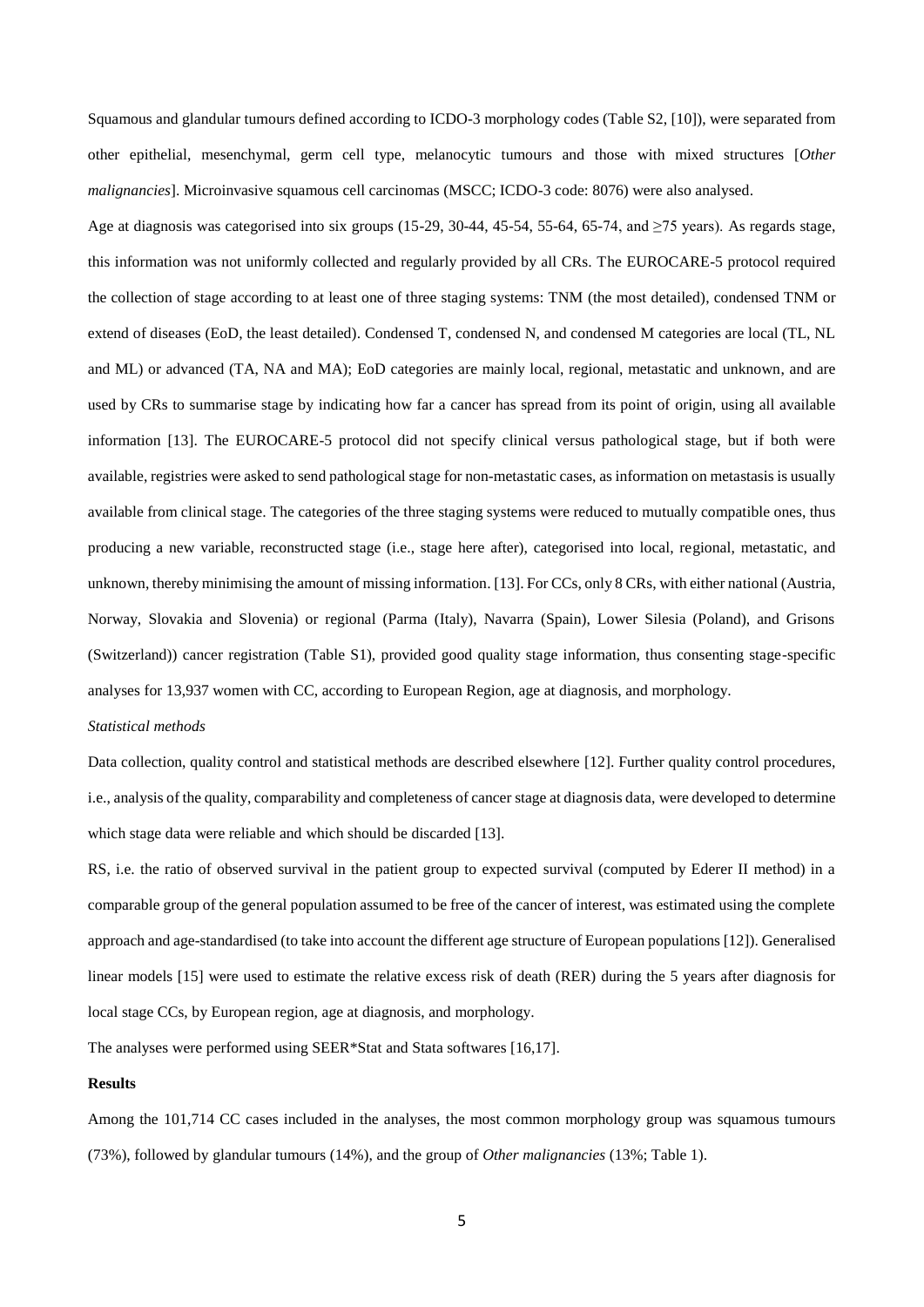Compared to *Other countries*, *new MS* were characterised by higher proportions of squamous tumours (77% versus 71%) and lower proportions of glandular tumours (8% versus 16%). MSCC was 8% of squamous tumours, varying from 6% in *new MS* to 10% in *Other countries*. Glandular tumours varied from 5% (Estonia) to 9% (Czech Republic and Slovakia) in Eastern Europe, and from 11-12% (Slovenia, Croatia, and Austria) to 21-22% (Iceland, UK-Northern Ireland, and Sweden) in the rest of the EU, reaching 29% in Finland. Low MSCC proportions were found in Eastern Europe (6% of squamous tumours, range: <1% in Poland; 9% in Czech Republic), whereas high proportions of *Other malignancies* were found in Austria, Belgium (Flanders), Croatia, and Poland (18-37%).

Age-standardised 5-year RS was 58% for *New MS* and 63% for *Other countries*. RS varied from 63% for squamous and glandular tumours to 51% for *Other malignancies*, with higher figures (for all three analysed morphology groups) in *Other countries* compared to *new MS* (squamous tumour: 65% versus 60%; glandular tumours 64% versus 57% and *Other malignancies*: 52% versus 50%; Table 2).

Morphology-specific RS estimates were high for Northern Europeans, and reached the lowest figures for women diagnosed in UK/Ireland and Eastern Europe (mainly Bulgaria, Latvia and Poland).

Overall, 5% (4% in *New MS*; 6% in *Other countries*) of women aged 15-29 years at diagnosis, 69% (74%; 67%) 30-64; 13% (14%; 12%) 65-74, and 13% (9%; 15%) ≥75 years (Table 3).

Northern Europe and UK/Ireland showed similar age distributions compared to Central, Southern, and Eastern Europe, with proportions of young (15-29 years) women about twice that of those in the remaining European regions (6-10%) versus 3-4%). Northern Europe was also characterised by the highest proportion of elderly ( $\geq$ 75 years) women (17%) versus 9-14%), and UK/Ireland of 30-44-year-olds (37% versus 28-34%). Eastern Europe had the lowest proportion of elderly women (9%).

Survival decreased with advancing age at diagnosis, varying from 85% for 15-29-years-olds to 34% for elderly women. Considering ages <65 years, women diagnosed in *New MS* and in Eastern Europe had a worse prognosis than those diagnosed in *Other countries* and in the rest of Europe, respectively. By contrast, no survival differences were evident for women aged ≥65 years.

Similar age distributions and age-specific RS estimates were found after considering squamous tumours only (Table 3). However, women aged ≥65 years and diagnosed with squamous tumours had a slightly better prognosis than their coetaneous overall.

The MSCC proportion decreased with advancing age, ranging from 22% in 15-29-year-olds to 1% in elderly women (Table S3). This ranking persisted regardless of European region. However, differences in MSCC age distribution across Europe were evident mainly for women aged <65 years.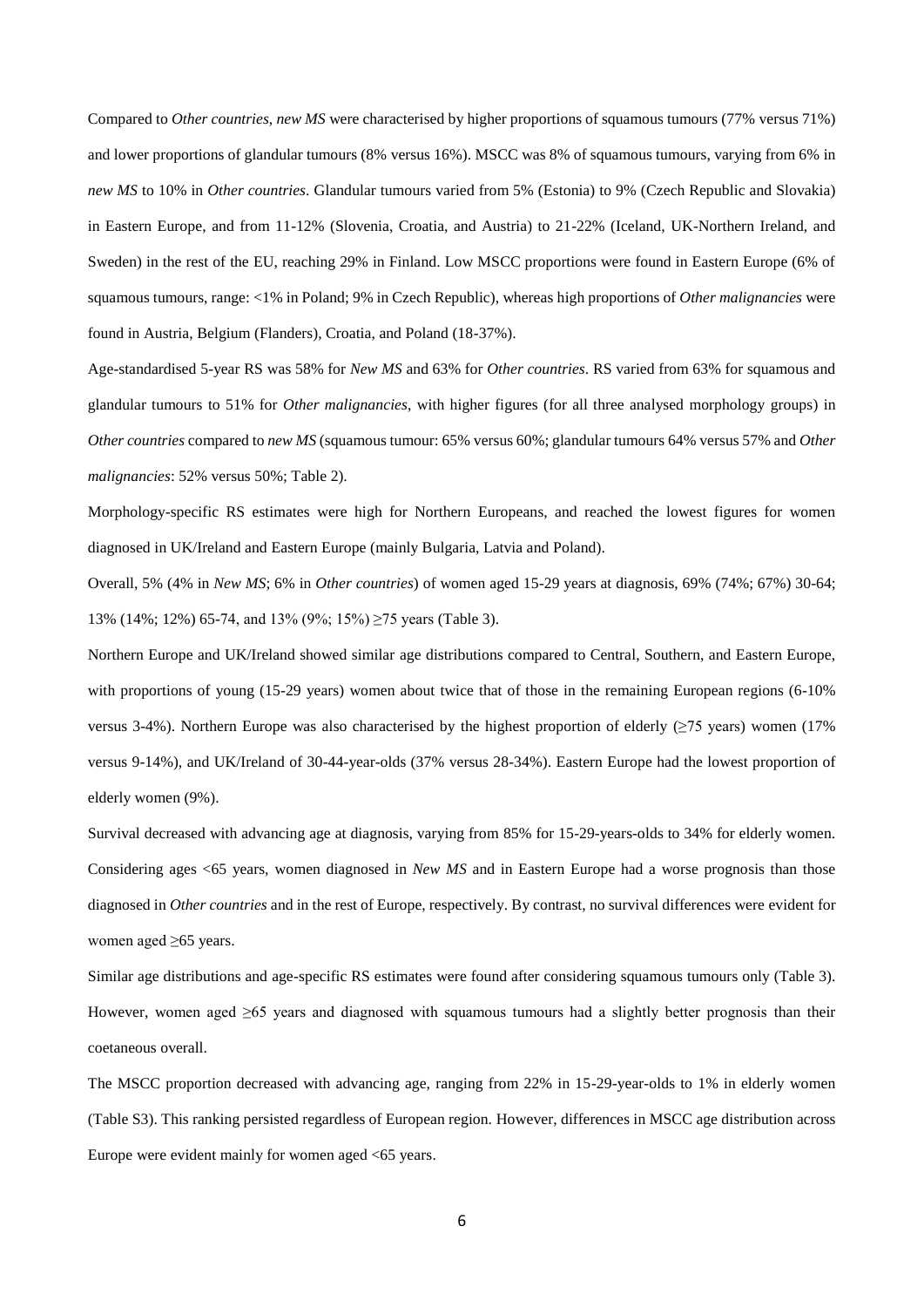The subset of 13,937 women with good stage data quality had similar age (Table S4) and morphology (Table 4) distributions, and morphology-specific RS (Table 4) to the whole CC cases diagnosed across the 28 countries, both overall and according to European region. Exceptions were higher proportions of 30-44-year-olds (36% versus 28%) and women aged ≥65 years (11% versus 15%) in Southern Europe (Tables 3 and S4).

Local stage predominated (53%; Table 4), followed by regional (25%) and metastatic (7%) disease stages. Of note, 45% of local stage CCs were diagnosed in women aged <45 years (Table S4).

Southern Europe had the highest proportion of local stage CCs (61% versus 48-56%) and the lowest proportion of metastatic disease (4% versus 7-9%). By contrast, the lowest proportion of local stage CCs and the highest proportion of metastatic cases were found in Northern Europe. The proportion of local stage CCs in Eastern Europe was similar to the average (50% versus 53%).

Five-year RS decreased with advancing stage: from 81% (local) to 46% (regional) and 16% (metastatic), and varied with morphology: similar survival figures were found for local squamous and glandular tumours (80-84%), but RS for regional squamous tumours was around 10% higher than that estimated for regional glandular tumours (48% versus 37%).

Eastern European women had the worst prognosis compared to women in the rest of Europe, irrespective of stage at diagnosis. RS for women diagnosed with local stage CCs in Northern and Southern Europe was the highest, both overall (87-88% versus 75-84%) and among squamous tumours only (MSCC included: 88-91% versus 80-83%; MSCC excluded: 86-88% versus 79-83%).

Even after adjusting for age and morphology, and excluding MSCCs, Central (RER=2 [95% confidence interval 1.3-2.4]) and Eastern (3 [2.0-3.7]) European patients had higher risk of local stage CC death than Northern European patients (Table 5). No differences in the risk of death were evident between squamous and glandular local tumours, also after excluding MSCCs.

## **Discussion**

We found that, compared to CC women diagnosed in *Other countries*, those diagnosed in *New MS* (mainly Eastern European countries) were older, less often diagnosed with a MSCC or glandular tumours, but with similar proportions of local stage tumours. For Eastern Europeans, RS was lower than for other Europeans, both overall and according to age (except for women ≥75 years), stage (especially for non-metastatic disease) and morphology.

These results combined suggest different effectiveness of CC screening programmes (SPs) across Europe. Early CC detection effect is the younger age, the high proportion of local stage CC and the high proportion of MSCCs, glandular tumours and *Other malignancies*, but the low proportion of squamous tumours overall [18-20]. In 2016, 26 out of the 28 EU countries had a SP rolled out or planned [21]. Only in Bulgaria and Cyprus, no SP was available in 2016. SPs have been in place since the 90's in Northern European countries, in UK, The Netherlands, and part of Italy [22,23], but their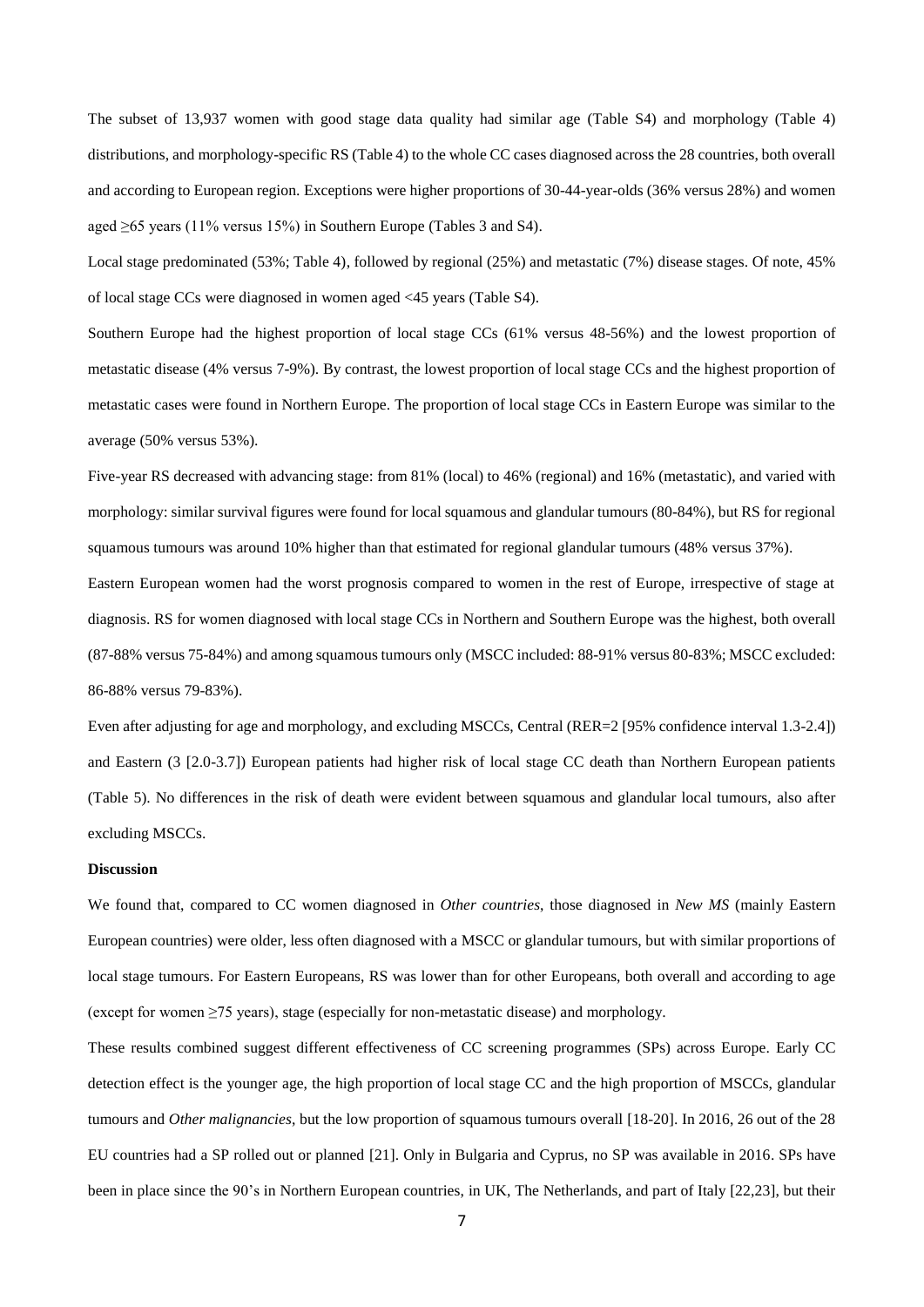uptake increased after the publication of the Council Recommendation on Cancer Screening in 2003, and of The European guidelines for quality assurance in cervical cancer screening (EuG) in 2005 [24,25].

The well-known political, financial and social EU differences are the main reasons for inequalities in the provision and uptake of screening services in Europe.

In Italy, the well organised SP gradually increased in coverage overtime. In Parma, a SP was fully-activated in 2001 [26]. In Spain, the opportunistic screening on national and regional level was introduced following the Council Recommendation in 2003 [27]. In Slovenia, in 2003, the inefficient opportunistic screening from the '60s was transformed into a very well-performed national organised SP, completing its rollout in 2007 [6,28]. In Austria, Belgium, France, Germany, and Switzerland (Grisons) a cytological test in frame of opportunistic screenings has been offered since the '70s: in these countries, this was only slightly modified with the introduction of a few new regional organised SPs [23,29]. By contrast, during the study period, organised SPs had not been fully launched yet in Eastern Europe (Slovakia and Poland (Lower Silesia)) [23], and in the majority of *New MS* they were being planned or piloted*.* In Estonia and Poland, the first rollout of the nationwide SP only started in 2006 [6].

However, very little is known about SP compliance with the EuG implemented in Eastern Europe. Screening coverage and quality in Poland followed the EuG only partially, and screening had no impact on the CC burden in the country [30]. SPs inadequacy in Eastern Europe is also supported by the fact that, compared to those diagnosed in *Other countries*, women diagnosed in *New MS* were older, with low MSCC proportion and lower RS (for most age groups). The MSCC proportion is an indicator of screening coverage and intensity in the population: several studies found a direct positive association between high MSCC proportion and better CC prognosis, irrespective of the type of screening [18,26,31-32]. However, regardless of the diversity of screening quality, the proportion of local stage CCs in Eastern Europe was similar to the EU average, but RS was lower compared to the rest of Europe. Additionally, the excess risk of local stage CCs death remained higher than that found in Northern Europe, even after adjusting for age and morphology, or excluding MSCCs. These results suggest sub-optimal diagnostic examinations (probably due to partial adherence to evidence-based EuG) and, consequently, less effective treatment for local stages.

In Eastern Europe, a RS lower than elsewhere for the other stage categories suggests that also women with advanced disease probably received less effective treatment. It is known that in 1999 the concomitant use of chemo-radiotherapy (instead of radiotherapy alone) became the standard treatment mainly for advanced diseases [3]. In Germany, significant improvements in RS were found for regional and metastatic stage CC women diagnosed in 2002-2006 at 55-64 and 65- 74 years, while SPs did not change for decades, indicating that the new treatment approach expanded at the population level may play a role [8].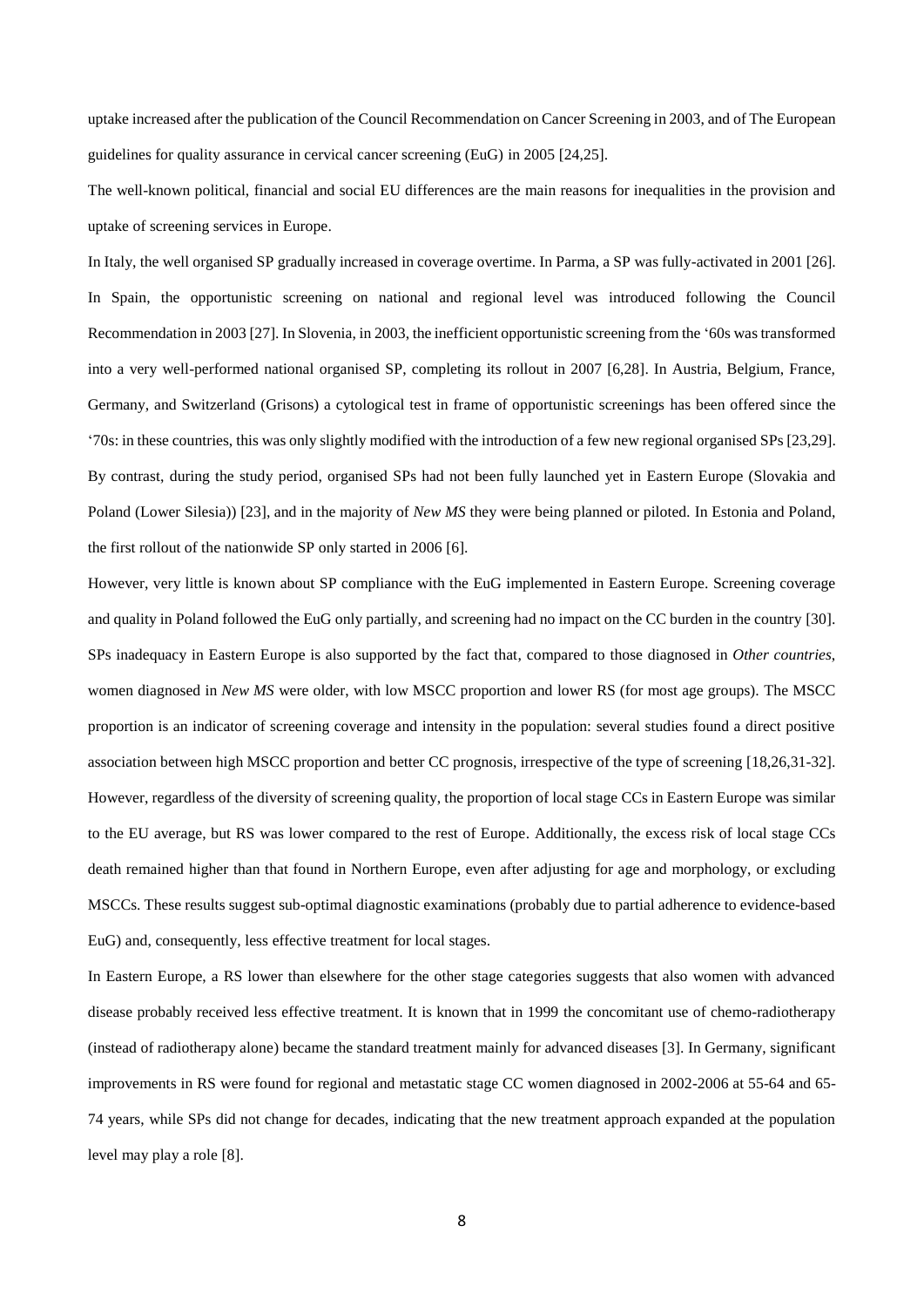We found that RS was similar across Europe for elderly women. Recent studies demonstrated that these patients are at risk of being treated inadequately but their outcome might be better due to the choice of a more appropriate treatment based on their general condition [33-35]. The extension of SPs was proposed for elderly women due to demographic changes and increasing life expectancy, mainly due to the availability of more effective treatments. Additionally, taking into consideration that screen-detected CCs have better prognosis compared to symptomatic CCs [19,36], the HPV selftest was also proposed in order to increase compliance with SP in long-term not-attendant women [37].

To our knowledge, this is the first European population-based study comparing patients and tumours characteristics, and RS among *New MS* and *Other countries* in relation to mass CC screenings, thus constituting the adequate basis for further assessment of trends of CC burden in Europe.

Although this study focused on CCs diagnosed in 2000-2007, results found for Eastern Europeans are still valid in subsequent years, with survival for 2010-2014 persisting lower than EU average in six of the Eastern European countries included in this study, regardless of the slight improvement in some of them [38]. By contrast, survival in Estonia, Slovenia and Croatia was higher or similar to the EU average [39].

One further study limitation concerns the difference in how CRs record stage at diagnosis and the fact that stage-specific analysis were performed on the subset of 13,937 cases (14% of EUROCARE-5 CC cases).

On the subject of registration and comparability of stage across countries, as largely discussed elsewhere [13], it is possible that CRs automatically received information on cancer cases, mainly from cancer hospitals and pathology laboratories. These cases may not contain complete stage information. In fact, it is possible that clinical notes do not state explicitly that a patient lacked nodal or distant metastases, or, similarly, negative results of examinations may not always be included. However, it is often possible to infer stage (mainly EoD) from the clinical notes. Otherwise, some CRs send personnel to hospitals to extract information from primary sources to complement the information that was sent passively. This practice, however, is resource-intensive and its efficacy depends on CR staff availability and competence. In order to reduce the amount of Mx and Nx (unknown), these stages were sometimes classified as M0 or N0. However, a previous sensitivity analysis [13], performed to estimate the error in assuming Mx as M0 revealed that in some CRs this assumption lead to stage misclassification, thus they were not adopted in our stage reconstruction. Furthermore, we found that overall 53% of CC cases were local at diagnosis, and a further 7% were metastatic, with corresponding 5-year RS estimates equal to 81% and 16%. These results are compatible to those found for white US women (local stage: 57%, and 5-year RS around 85%; metastatic stage: 11%, 5-year RS around 8%; [40]), suggesting that the stage reconstruction method we adopted is as valid as the stage information collected by European CRs.

As regards the fact that stage-specific survival analyses were carried out on a subset of CC cases under study, thanks to the similarity in age and morphology distribution and morphology-specific RS between this subset and the whole cases,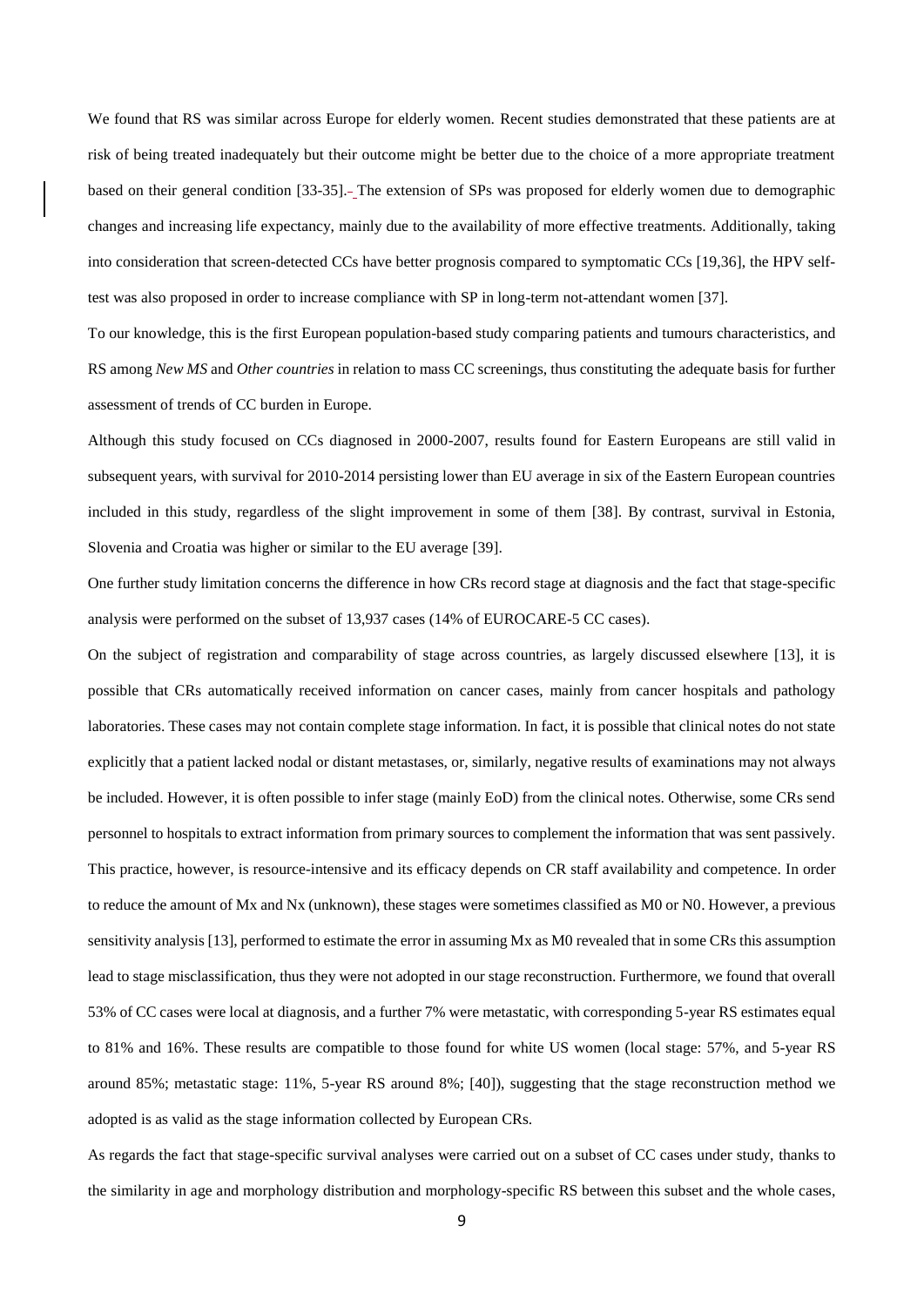we are confident that results on this subset can be transferred to the entire EUROCARE-5 cohort, thus allowing to interpret the impact of the main prognostic factors in the entire EUROCARE-5 cohort.

Finally, high proportions of *Other malignancies* found in some countries suggested problems in quality of morphological codes, this is because the analyses were limited to only well-defined squamous and glandular tumours [11]. Lack of information on individual screening history, diagnostic procedures and treatment constituted additional study limitations. *Conclusions*

It was estimated that there are currently 7,192 new CC cases and 3,788 female deaths in *New MS*, 19,976 cases and 7,797 deaths in *Other countries* [2]*.* Although, the burden of CC is not as severe in Europe, it is still significant, and it is a challenge to public health. The poorer age-, morphology-, and local stage survival estimates, the lower RS for regional stages, together with the high risk of local stage CC death in Eastern Europe suggest both inadequate organised SPs and inadequate treatment. The fact that multivariable modelling showed a persisting high risk of death in Eastern Europe, after considering stage, age and morphology, suggests that all these factors only partially explain the differences in outcomes. Hence, other factors must have contributed. A possibility includes less effective treatment were administered in these countries compared to the rest of Europe. Further studies are needed on treatment across Europe, and above all in Eastern European countries. The current joint European Network of Cancer Registries/EUROCARE round, which is collecting data on cases diagnosed up to 2012 [9], emphasises the importance of collecting information on treatment, so forthcoming studies will be able to focus on treatment, allowing evaluation of treatment effectiveness and quality of care.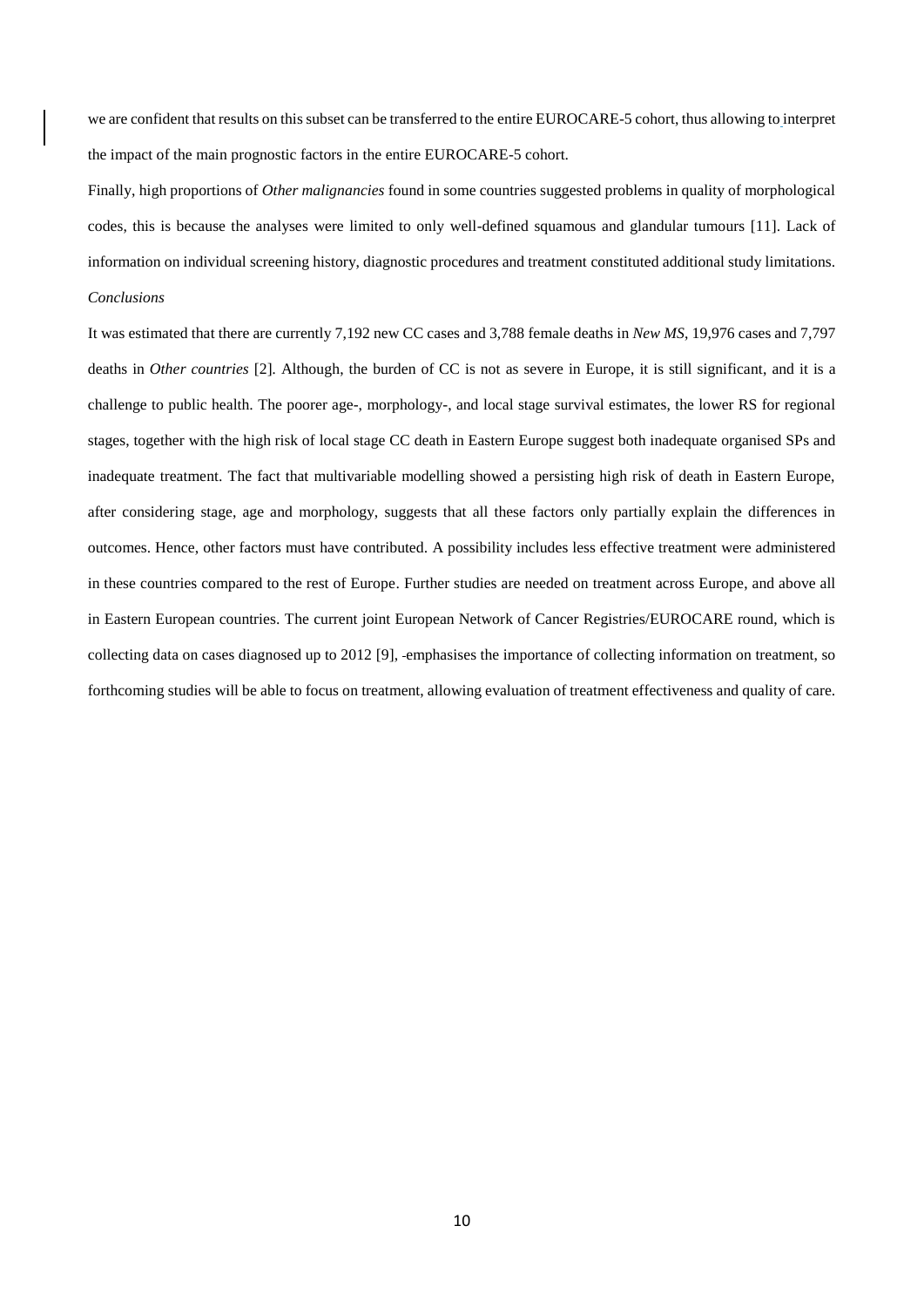# **Acknowledgements**

We thank Simone Bonfarnuzzo for his assistance, and Camilla Amati for language revision.

## **Authors' contributions**

MBL and PM designed the study, drafted the report

MBL, MK defined morphology grouping and literature searching

PM, SR carried out statistical analysis and helped to write the manuscript

MBL, PM, AH revised critically the manuscript and contributed to data interpretation

All authors contributed to the writing of the paper. They reviewed and approved the final version.

# **Funding**

This work was funded by the Compagnia di San Paolo, the Cariplo Foundation, the European Commission [grant number

20102202, European Action Against Cancer, EPAAC Joint Action], and the Italian Ministry of Health [grant number

1529710, Ricerca Finalizzata 2009, RF-2009]

The funding sources had no role in study design, the collection, analysis or interpretation of data, the writing of the report,

or the decision to submit the article for publication

# **Compliance with ethical standards**

# **Conflict of interest**

The authors declare that they have no conflict of interest

## **Ethical approval**

The study protocol was approved by the Ethical Committees of the Fondazione IRCCS Istituto Nazionale dei Tumori (Milan) and of the Italian National Institute of Health (Istituto Superiore di Sanità-Rome). Data sending was considered to imply ethics approval of partecipating cancer registries.

## **Data availability**

Further information [regarding](http://regarding/) survival data are available on the web-site of the EUROCARE study [\(www.eurocare.it\)](http://www.eurocare.it/) at the following page:<https://w3.iss.it/site/EU5Results/forms/SA0007.aspx>

# **Informed consent**

Not applicable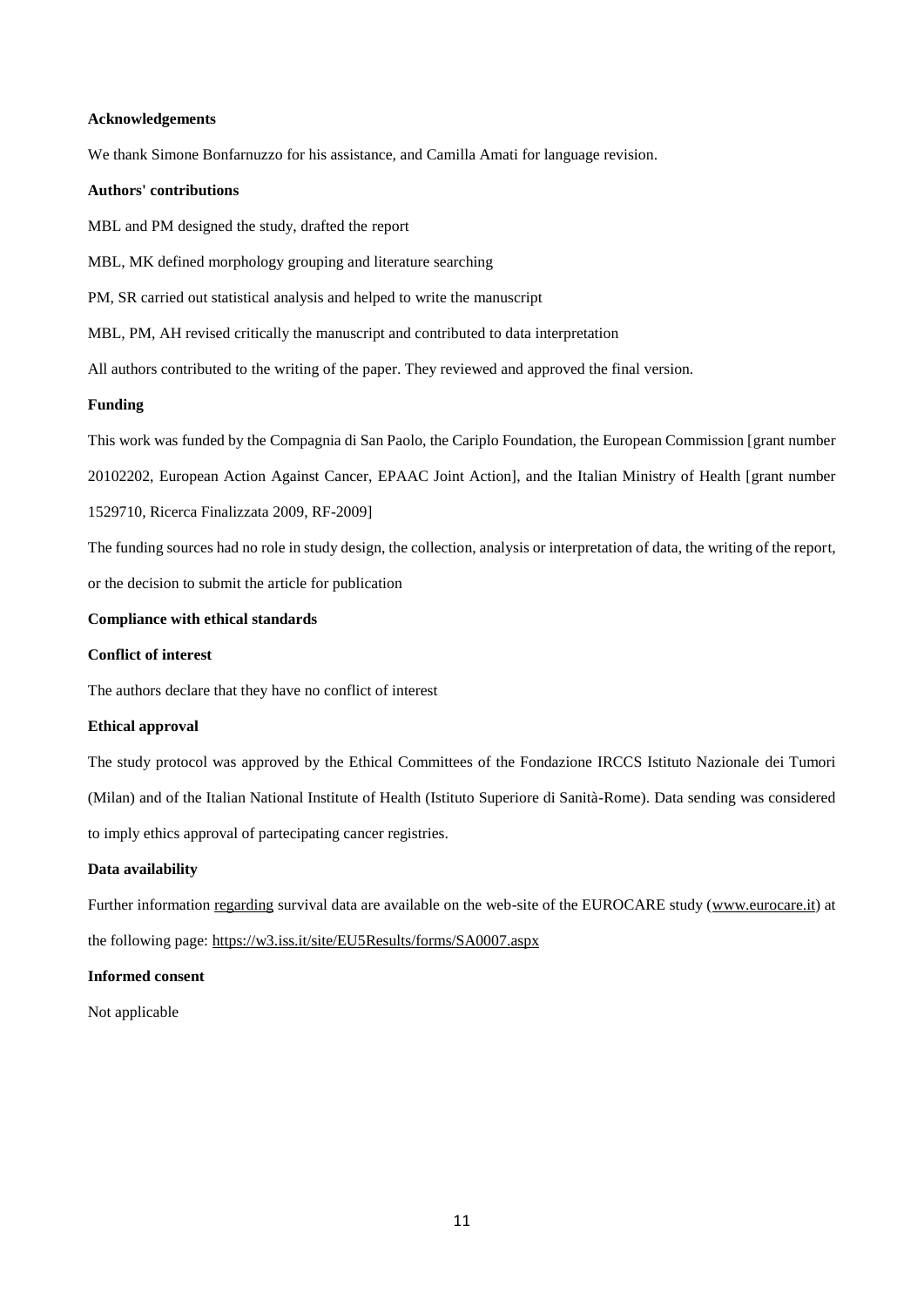# **References**

1. von Karsa L, Anttila A, Ronco G, Ponti A, Malila N, Arbyn M et al (2008) Cancer screening in the European Union. Report on the implementation of the Council Recommendation on cancer screening, 1st edn. European Communities, Brussels

2. IARC (2018) The Global Cancer Observatory. http://gco.iarc.fr. Accessed 4 July 2019 14 November 2019

3. National Cancer Institute (1999) NCI Issues Clinical Announcement on Cervical Cancer: Chemotherapy Plus Radiation Improves Survival. http://www3.scienceblog.com/community/older/archives/B/nih478.html. Accessed 4 July 2019 14 November 2019

4. Sant M, Chirlaque Lopez MD, Agresti R, Sánchez Pérez MJ, Holleczek B, Bielska-Lasota M et al (2015) Survival of women with cancers of breast and genital organs in Europe 1999–2007: Results of the EUROCARE-5 study. Eur J Cancer 51:2191–2205

5. Romaniuk P, Szromek AR (2016) The evolution of the health system outcomes in Central and Eastern Europe and their association with social, economic and political factors: an analysis of 25 years of transition. BMC Health Serv Res 16:95 6. Maver PJ, Seme K, Korać T, Dimitrov G, Döbrőssy L, Engele L et al (2013) Cervical cancer screening practices in central and eastern Europe in 2012. Acta Dermatovenerol Alp Pannonica Adriat 22:7–19

7. De Angelis R, Sant M, Coleman MP, Francisci S, Baili P, Pierannunzio D et al (2014) Cancer survival in Europe 1999- 2007 by country and age: results of EUROCARE-5 – a population-based study. Lancet Oncol 15:23-34

8. Chen T, Jansen L, Gondos A, Emrich K, Holleczek B, Luttmann S et al (2012) Survival of cervical cancer patients in Germany in the early 21st century: a period analysis by age, histology, and stage. Acta Oncologica 51:915-921

9. Haelens A, Roche L, Bastos J, Woronoff AS, Zorzi M, Francart J et al (2017) Trends in net survival from cervical cancer in six European Latin countries: results from the SUDCAN population-based study. Eur J Cancer Prev 26 Trends in cancer net survival in six European Latin Countries: the SUDCAN study:S92-S99

10. Vaccarella S, Franceschi S, Zaridze D, Poljak M, Veerus P, Plummer M et al (2016) Preventable fractions of cervical cancer via effective screening in six Baltic, central, and eastern European countries 2017–40: a population-based study. Lancet Oncol 17:1445-1452

11. Fritz A, Percy C, Jack A, Shanmugaratnam K, Sobin L, Parkin DM et al (2013). International classification of diseases for oncology (ICD-O), 3rd edn. World Health Organisation, Geneva

12. Rossi S, Baili P, Capocaccia R, Caldora M, Carrani E, Minicozzi P et al (2015) The EUROCARE-5 study on cancer survival in Europe 1999-2007: database, quality checks and statistical analysis methods. Eur J Cancer 51:2104-2119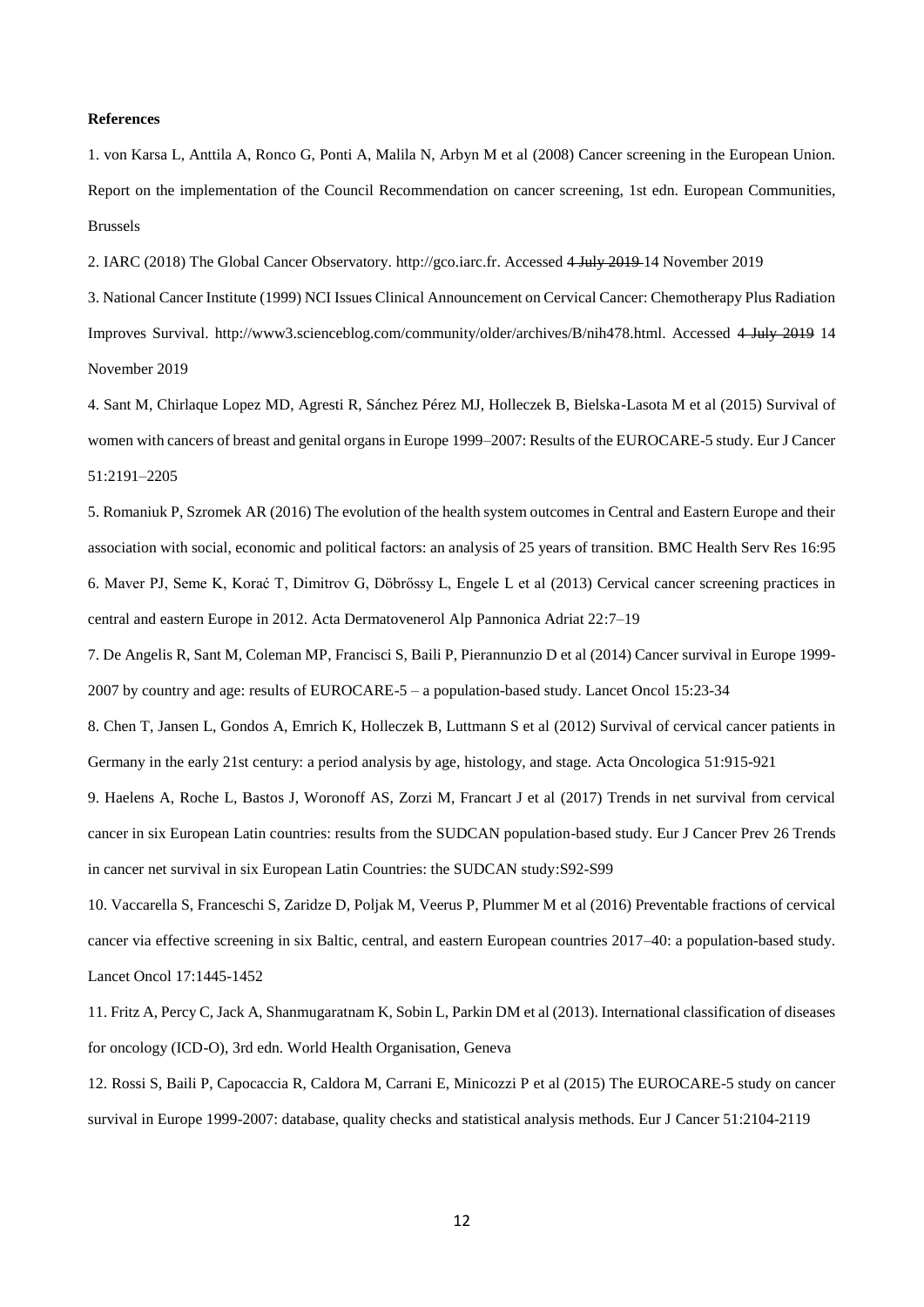13. Minicozzi P, Innos K, Sánchez M-J, Trama A, Walsh PM, Marcos-Gragera R et al (2017) Quality analysis of population-based information on cancer stage at diagnosis across Europe, with presentation of stage-specific cancer survival estimates: A EUROCARE-5 study. Eur J Cancer 84:335-353

14. Corazziari I, Quinn MJ, Capocaccia R (2004) Standard cancer patient population for age standardising survival ratios. Eur J Cancer 40:2307–2316

15. Dickman PW, Sloggett A, Hills, Hakulinen T (2004) Regression models for relative survival. Stat Med 23: 51-64

16. Surveillance Research Program (2013) SEER\*Stat software: release 8.0.4. National Cancer Institute, Bethesda

17. StataCorp (2011) Stata statistical software: release 12: StataCorp LP. College Station, Texas

18. Kirschner B, Poll S, Rygaard C, Wåhlin A, Junge J (2011) Screening history in women with cervical cancer in a Danish population-based screening program. Gynecol Oncol 120:68-72

19. Andrae B, Andersson TM-L, Lambert PC, Kemetli L, Silfverdal L, Strander B et al (2012) Screening and cervical cancer cure: population based cohort study. BMJ 344:e900

20. Pettersson BF, Hellman K, Vaziri R, Andersson S, Hellström AC (2011) Cervical cancer in the screening era: who fell victim in spite of successful screening programs? J Gynecol Oncol 22:76-82

21. Espina C, Soerjomataram I, Forman D, Martín-Moreno JM (2018) Cancer prevention policy in the EU: Best practices are now well recognised; no reason for countries to lag behind. J Cancer Policy 18:40-51

22. Anttila A, von Karsa L, Aasmaa A, Fender M, Patnick J, Rebolj M et al (2009) Cervical cancer screening policies and coverage in Europe. Eur J Cancer 45:2649-2658

23. Anttila A, Ronco G; Working Group on the Registration and Monitoring of Cervical Cancer Screening Programmes in the European Union; within the European Network for Information on Cancer (EUNICE) (2009) Description of the national situation of cervical cancer screening in the member states of the European Union. Eur J Cancer 45:2685-2708 24. The Council of the European Union (2003) Council Recommendation of 2 December 2003 on cancer screening. Off J Eur Union 878:34-38

25. Arbyn M, Anttila A, Jordan J, Ronco G, Schenck U, Segnan N et al (2008) European guidelines for quality assurance in cervical cancer screening, 2nd edn. Office for Official Publications on the European Communities, Luxembourg 26. Serraino D, Gini A, Taborelli M, Ronco G, Giorgi-Rossi P, Zappa M et al (2015) Changes in cervical cancer incidence following the introduction of organized screening in Italy. Prev Med 75:56–63

27. Puig-Tintoré LM, Castellsagué X, Torné A, de Sanjosé S, Cortés J, Roura E et al (2008) Coverage and factors associated with cervical cancer screening: results from the AFRODITA study: a population-based survey in Spain. J Low Genit Tract Dis 12:82-89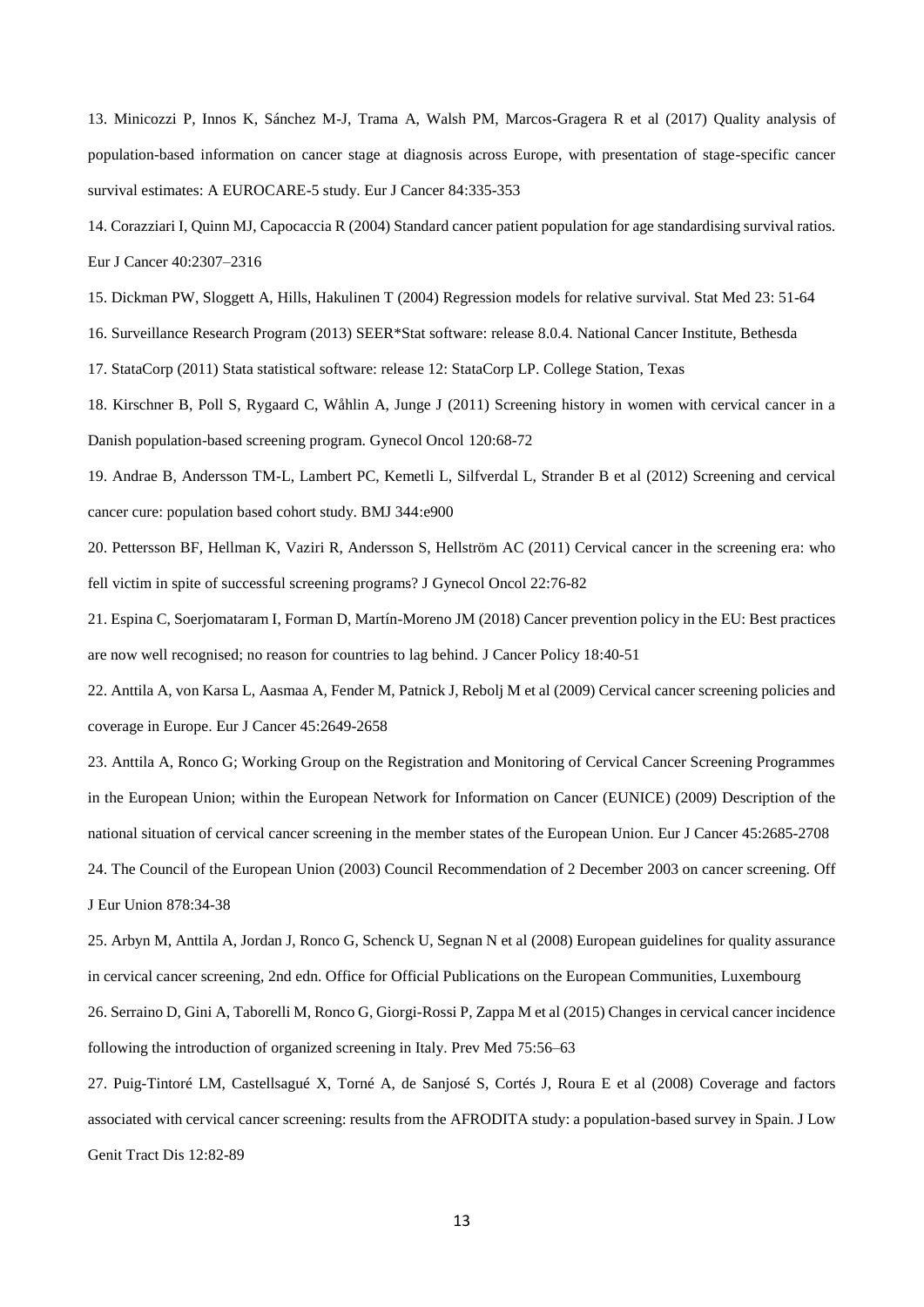28. Zadnik V, Primic Zakelj M, Lokar K, Jarm K, Ivanus U, Zagar T (2017) Cancer burden in Slovenia with the time trends analysis. Radiol Oncol 51:47–55

29. Burton-Jeangros C, Cullati S, Manor O, Courvoisier DS, Bouchardy C, Guessous I (2017) Cervical cancer screening in Switzerland: cross-sectional trends (1992–2012) in social inequalities. Eur J Public Health 27:167-173

30. Nowakowski A, Cybulski M, Śliwczyński A, Chil A, Teter Z, Seroczyński P et al (2015) The implementation of an organised cervical screening programme in Poland: an analysis of the adherence to European guidelines. BMC Cancer 15:279

31. Andrae B, Kemetli L, Sparén P, Silfverdal L, Strander B, Ryd W et al (2008) Screening-preventable cervical cancer risks: evidence from a nationwide audit in Sweden. J Natl Cancer Inst 100: 622-629

32. Zucchetto A, Franceschi S, Clagnan E, Serraino D, Zanier L, Franzo A et al (2010) Screening history of women with invasive cervical cancer in north-east Italy. Eur J Obstet Gynecol Reprod Biol 152: 200-204

33. Quinn BA, Deng X, Colton A, Bandyopadhyay D, Carter JS, Fields EC (2019) Increasing age predicts poor cervical cancer prognosis with subsequent effect on treatment and overall survival. Brachytherapy 18:29-37

34. Shimamoto K, Saito T, Kitade S, Tomita Y, Nagayama R, Yamaguchi S et al (2018) A study of treatments and outcomes in elderly women with cervical cancer. Eur J Obstet Gynecol Reprod Biol 228:174-179

35. Albert A, Lee A, Allbright R, Vijayakumar S (2019) Impact of age on receipt of curative treatment for cervical cancer: an analysis of patterns of care and survival in a large, national cohort. J Geriatr Oncol 10:465-474

36. Darlin L, Borgfeldt C, Widén E, Kannisto P (2014) Elderly women above screening age diagnosed with cervical cancer have a worse prognosis. Anticancer Res 34:5147–5151

37. Darlin L, Borgfeldt C, Forslund O, Hénic E, Hortlund M, Dillner J et al (2013) Comparison of use of vaginal HPV self-sampling and offering flexible appointments as strategies to reach long-term non-attending women in organized cervical screening. J Clin Virol 58:155-160

38. Allemani C, Matsuda T, Di Carlo V, Harewood R, Matz M, Nikšić M et al (2018) Global surveillance of trends in cancer survival 2000–14 (CONCORD-3): analysis of individual records for 37 513 025 patients diagnosed with one of 18 cancers from 322 population-based registries in 71 countries. Lancet 391:1023-1075

39. OECD/EU (2008) Health at a Glance: Europe 2018: State of Health in the EU Cycle. OECD Publishing, Paris

40. Wright JD, Chen L, Tergas AI, Burke WM, Hou JY, Neugut AI et al (2015) Population-level trends in relative survival for cervical cancer. Am J Obstet Gynecol 213:670.e1-670.e7